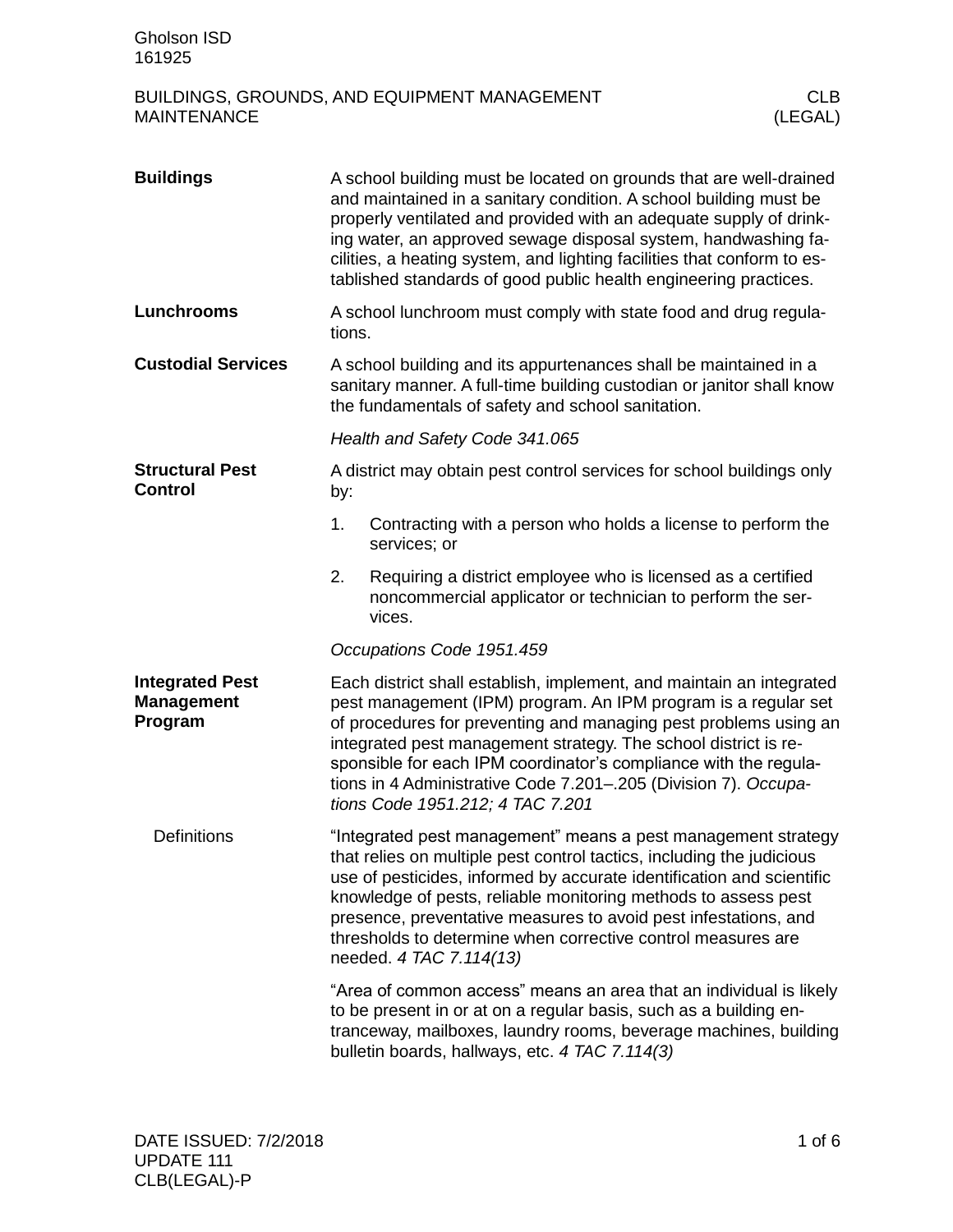| <b>IPM Program</b><br>Requirements | The IPM program shall contain these essential elements: |    |                                                                                                                                                                                                                                                                                                                                                                                                                                                                                                                                                                                                                                                                                                                                  |  |  |
|------------------------------------|---------------------------------------------------------|----|----------------------------------------------------------------------------------------------------------------------------------------------------------------------------------------------------------------------------------------------------------------------------------------------------------------------------------------------------------------------------------------------------------------------------------------------------------------------------------------------------------------------------------------------------------------------------------------------------------------------------------------------------------------------------------------------------------------------------------|--|--|
|                                    | 1.                                                      |    | A board-approved IPM policy, stating the district's commit-<br>ment to follow integrated pest management guidelines in all<br>pest control activities that take place on district property. The<br>IPM policy statement shall include:                                                                                                                                                                                                                                                                                                                                                                                                                                                                                           |  |  |
|                                    |                                                         | a. | A definition of IPM consistent with this section;                                                                                                                                                                                                                                                                                                                                                                                                                                                                                                                                                                                                                                                                                |  |  |
|                                    |                                                         | b. | A reference to Texas laws and rules governing pesticide<br>use and IPM in public schools;                                                                                                                                                                                                                                                                                                                                                                                                                                                                                                                                                                                                                                        |  |  |
|                                    |                                                         | c. | Information about who can apply pesticides on school<br>district property; and                                                                                                                                                                                                                                                                                                                                                                                                                                                                                                                                                                                                                                                   |  |  |
|                                    |                                                         | d. | Information about designating, registering, and required<br>training for the district's IPM coordinator. The superin-<br>tendent and IPM coordinator shall maintain a copy of the<br>policy.                                                                                                                                                                                                                                                                                                                                                                                                                                                                                                                                     |  |  |
|                                    | 2.                                                      |    | A monitoring program to determine when pests are present<br>and when pest problems are severe enough to justify correc-<br>tive action;                                                                                                                                                                                                                                                                                                                                                                                                                                                                                                                                                                                          |  |  |
|                                    | 3.                                                      |    | The preferential use of lower risk pesticides and the use of<br>non-chemical management strategies to control pests, ro-<br>dents, insects, and weeds;                                                                                                                                                                                                                                                                                                                                                                                                                                                                                                                                                                           |  |  |
|                                    | 4.                                                      |    | A system for keeping records of facility inspection reports,<br>pest-related work orders, pest control service reports, pesti-<br>cide applications, and pesticide complaints;                                                                                                                                                                                                                                                                                                                                                                                                                                                                                                                                                   |  |  |
|                                    | 5.                                                      |    | A plan for educating and informing district employees about<br>their roles in the IPM program; and                                                                                                                                                                                                                                                                                                                                                                                                                                                                                                                                                                                                                               |  |  |
|                                    | 6.                                                      |    | Written guidelines that identify thresholds for when pest con-<br>trol actions are justified.                                                                                                                                                                                                                                                                                                                                                                                                                                                                                                                                                                                                                                    |  |  |
|                                    | 4 TAC 7.201(1)                                          |    |                                                                                                                                                                                                                                                                                                                                                                                                                                                                                                                                                                                                                                                                                                                                  |  |  |
| <b>IPM Coordinator</b>             |                                                         |    | The superintendent shall appoint an IPM coordinator to implement<br>the district's IPM program. Not later than 90 days after the superin-<br>tendent designates or replaces an IPM coordinator, the district<br>must report to the Texas Department of Agriculture (TDA) the newly<br>appointed coordinator's name, address, telephone number, e-mail<br>address and the effective date of the appointment. A district that<br>appoints more than one IPM coordinator shall designate a respon-<br>sible IPM coordinator who will have overall responsibility for the<br>IPM program and provide oversight of subordinate IPM coordina-<br>tors regarding IPM program decisions. Occupations Code<br>1951.212(e); 4 TAC 7.201(2) |  |  |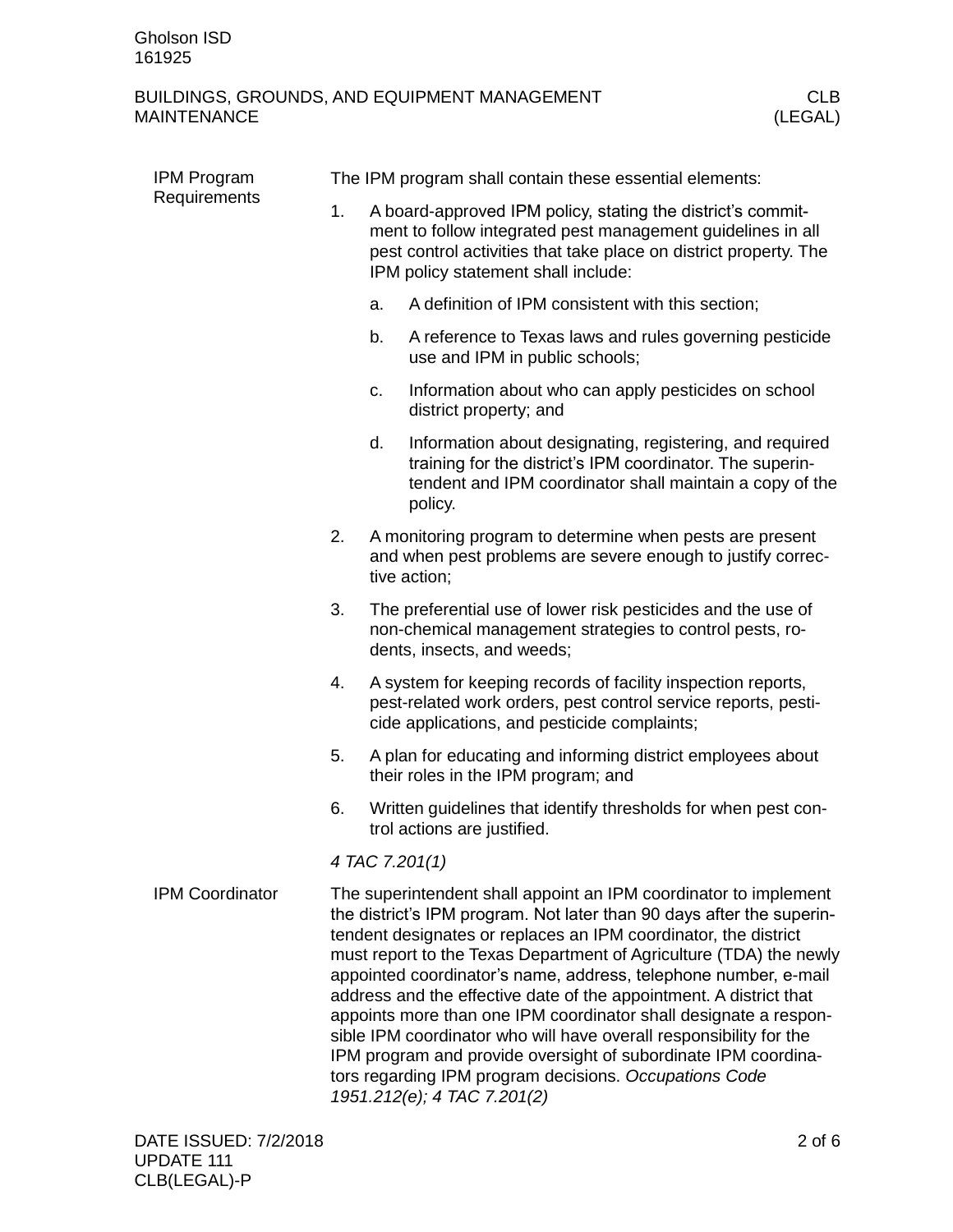| Training      |    | The IPM coordinator shall:                                                                                                                                                                                                                                                                                                                                                        |
|---------------|----|-----------------------------------------------------------------------------------------------------------------------------------------------------------------------------------------------------------------------------------------------------------------------------------------------------------------------------------------------------------------------------------|
|               | 1. | Successfully complete a TDA-approved IPM coordinator train-<br>ing course within six months of appointment; and                                                                                                                                                                                                                                                                   |
|               | 2. | Obtain at least six hours of TDA-approved IPM continuing ed-<br>ucation units at least every three years in accordance with the<br>requirements of 4 Administrative Code 7.202.                                                                                                                                                                                                   |
|               |    | Occupations Code 1951.212(f); 4 TAC 7.202                                                                                                                                                                                                                                                                                                                                         |
| <b>Duties</b> |    | The IPM coordinator shall be responsible for implementation of the<br>school district IPM program. The IPM coordinator shall oversee<br>and be responsible for:                                                                                                                                                                                                                   |
|               | 1. | Coordination of pest management personnel, ensuring that all<br>school employees who perform pest control, including those<br>employees authorized to perform incidental use applications,<br>have the necessary training, are equipped with the appropri-<br>ate personal protective equipment, and have the necessary li-<br>censes for their pest management responsibilities; |
|               | 2. | Ensuring that all IPM program records, including incidental<br>use training records, pest-related work orders, pest control<br>service reports, pesticide applications, and pesticide com-<br>plaints are maintained for a period of two years and are made<br>available to a TDA inspector upon request;                                                                         |
|               | 3. | Working with district administrators to ensure that all pest<br>control proposal specifications for outside contractors are<br>compatible with IPM principles, and that contractors work un-<br>der the guidelines of the district's IPM policy;                                                                                                                                  |
|               | 4. | Ensuring that all pesticides used on district property are in<br>compliance with the district's IPM program and that current<br>pesticide labels and safety data sheets (SDS) are available<br>for interested individuals upon request;                                                                                                                                           |
|               | 5. | Overseeing and implementing that portion of the plan that en-<br>sures that district administrators and relevant district person-<br>nel are provided opportunities to be informed and educated<br>about their roles in the IPM program, reporting, and notifica-<br>tion procedures;                                                                                             |
|               | 6. | Pesticide applications, including the approval of emergency<br>applications at buildings and on district grounds, are conduct-<br>ed in accordance with Division 7; and                                                                                                                                                                                                           |
|               | 7. | Maintaining a current copy of the school district's IPM policy<br>and making it available to a TDA inspector upon request.                                                                                                                                                                                                                                                        |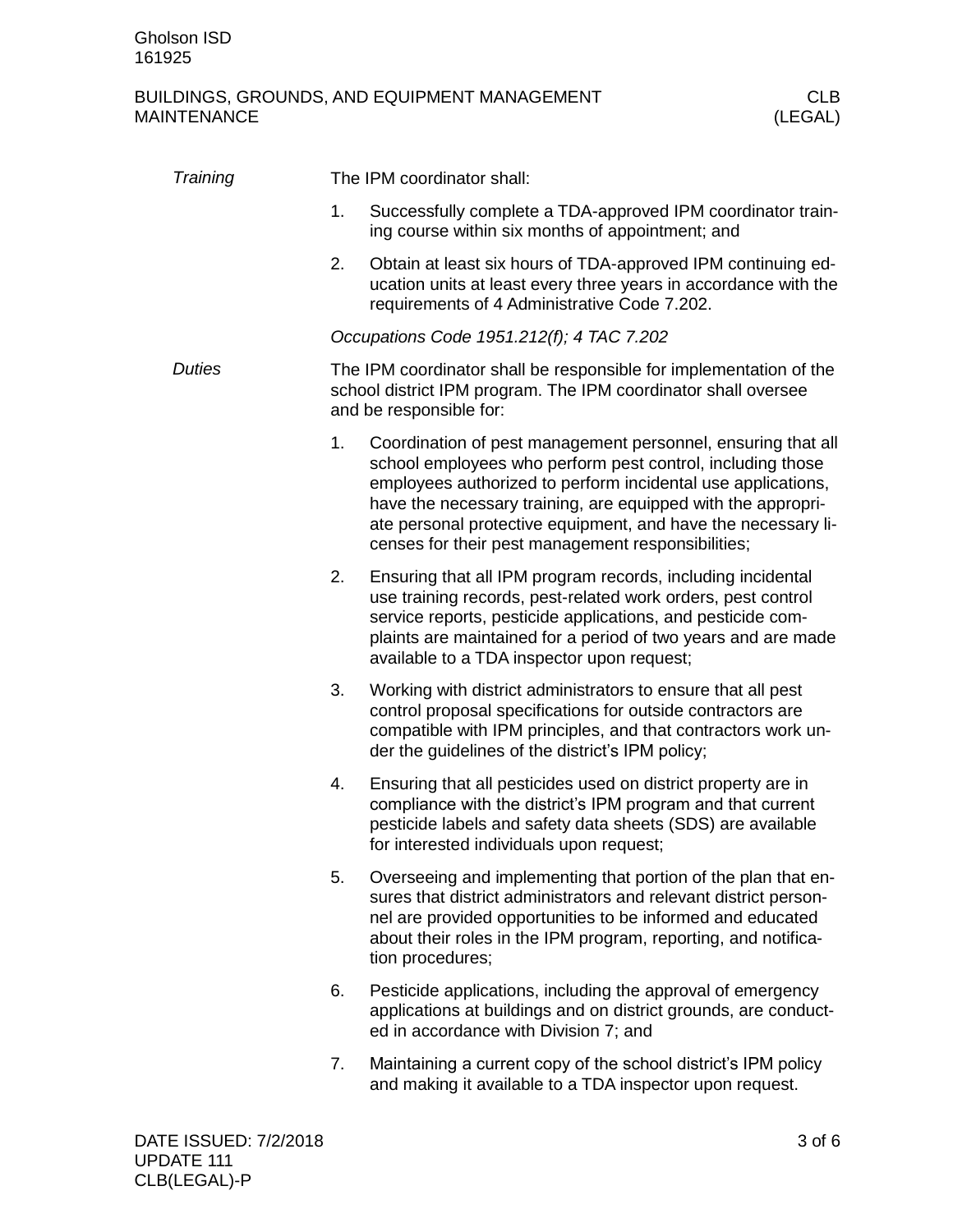|                            |                                                                                                                                                                                                                                                                                                                                                                                                     | 4 TAC 7.202(5)                                                                                                                                                                                   |  |  |
|----------------------------|-----------------------------------------------------------------------------------------------------------------------------------------------------------------------------------------------------------------------------------------------------------------------------------------------------------------------------------------------------------------------------------------------------|--------------------------------------------------------------------------------------------------------------------------------------------------------------------------------------------------|--|--|
| <b>Licensed Applicator</b> | A district that engages in pest control activities must employ or<br>contract with a licensed applicator, who may, if an employee, also<br>serve as the IPM coordinator. 4 TAC 7.201(3)                                                                                                                                                                                                             |                                                                                                                                                                                                  |  |  |
|                            | The commercial or noncommercial certified applicator or licensed<br>technician shall:                                                                                                                                                                                                                                                                                                               |                                                                                                                                                                                                  |  |  |
|                            | 1.                                                                                                                                                                                                                                                                                                                                                                                                  | Apply only United States Environmental Protection Agency<br>(EPA) labeled pesticides, appropriate for the target pest, ex-<br>cept as provided in Division 7;                                    |  |  |
|                            | 2.                                                                                                                                                                                                                                                                                                                                                                                                  | Provide the structural pest management needs of the district<br>by following the district's IPM program and these regulations;                                                                   |  |  |
|                            | 3.                                                                                                                                                                                                                                                                                                                                                                                                  | Obtain written approval from the IPM coordinator for the use<br>of pesticides in accordance with Division 7;                                                                                     |  |  |
|                            | 4.                                                                                                                                                                                                                                                                                                                                                                                                  | Handle and forward to the IPM coordinator records of IPM<br>activities, any complaints relating to pest problems, and pesti-<br>cide use;                                                        |  |  |
|                            | 5.                                                                                                                                                                                                                                                                                                                                                                                                  | Ensure that pesticide use records are forwarded to the IPM<br>coordinator within two business days or in a time frame as<br>agreed to by the IPM coordinator;                                    |  |  |
|                            | 6.                                                                                                                                                                                                                                                                                                                                                                                                  | Consult with the IPM coordinator concerning the use of con-<br>trol measures in buildings and grounds; and                                                                                       |  |  |
|                            | 7.                                                                                                                                                                                                                                                                                                                                                                                                  | Ensure that all pest control activities are consistent with the<br>district's IPM program and IPM policy.                                                                                        |  |  |
|                            | 4 TAC 7.203                                                                                                                                                                                                                                                                                                                                                                                         |                                                                                                                                                                                                  |  |  |
| <b>Notice</b>              | A district shall prior to or by the first week of school attendance,<br>ensure that a procedure is in place to provide prior notification of<br>pesticide applications in accordance with 4 Administrative Code<br>Chapter 7. Individuals who request in writing to be notified of pesti-<br>cide applications may be notified by telephonic, written, or electron-<br>ic methods. $4$ TAC 7.201(4) |                                                                                                                                                                                                  |  |  |
|                            | The chief administrator, IPM coordinator, or building manager must<br>notify individuals who work in a district building of an indoor pest<br>control treatment by:                                                                                                                                                                                                                                 |                                                                                                                                                                                                  |  |  |
|                            | 1.                                                                                                                                                                                                                                                                                                                                                                                                  | Posting the sign made available by the certified applicator or<br>technician in an area of common access that the individuals<br>are likely to check on a regular basis at least 48 hours before |  |  |

each planned treatment; and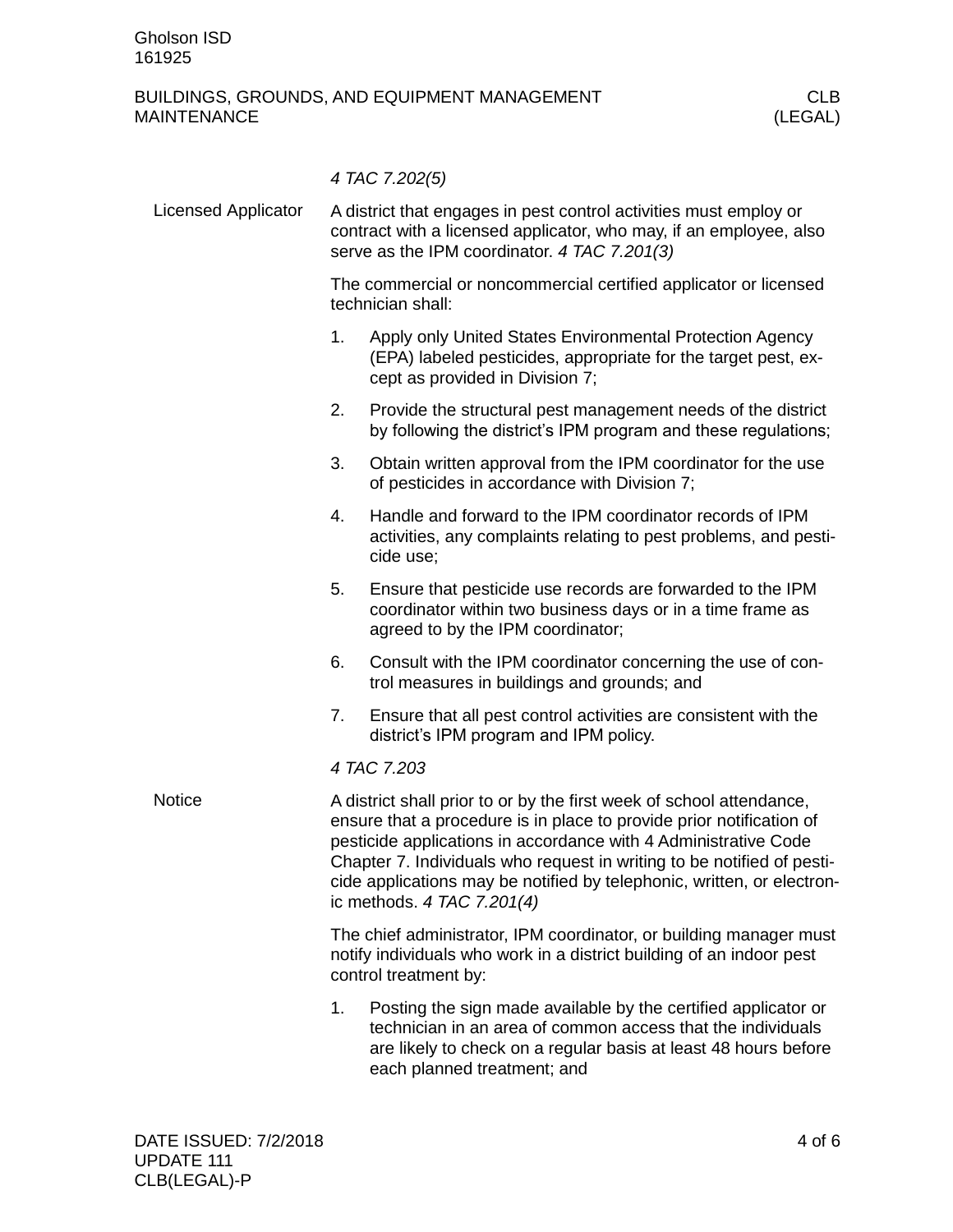|                        | 2.                                                                                                                                                                                                                                                                                                                                                                                                                                                                                                                                                                                                 | Making available, on request, the consumer information sheet<br>made available by the certified applicator or technician.                                                                                                                                                                                                                                                                                                                                                                                                                                                                                                                                                                                                                                                           |  |  |  |
|------------------------|----------------------------------------------------------------------------------------------------------------------------------------------------------------------------------------------------------------------------------------------------------------------------------------------------------------------------------------------------------------------------------------------------------------------------------------------------------------------------------------------------------------------------------------------------------------------------------------------------|-------------------------------------------------------------------------------------------------------------------------------------------------------------------------------------------------------------------------------------------------------------------------------------------------------------------------------------------------------------------------------------------------------------------------------------------------------------------------------------------------------------------------------------------------------------------------------------------------------------------------------------------------------------------------------------------------------------------------------------------------------------------------------------|--|--|--|
|                        | Occupations Code 1951.455(a); 4 TAC 7.146(c), .147(e), .148(b)                                                                                                                                                                                                                                                                                                                                                                                                                                                                                                                                     |                                                                                                                                                                                                                                                                                                                                                                                                                                                                                                                                                                                                                                                                                                                                                                                     |  |  |  |
|                        | Chief administrators or the IPM coordinators of schools must notify<br>the parents or guardians of children attending the facility in writing<br>that pesticides are periodically applied indoors and outdoors, and<br>that information on the times and types of applications and prior<br>notification is available upon request. Such notification must be<br>made at the time of the students' registration. Telephonic, written,<br>or electronic notification of planned applications will meet the notifi-<br>cation requirements. 4 TAC 7.148(c); Occupations Code<br>1951.455(b) [See FD] |                                                                                                                                                                                                                                                                                                                                                                                                                                                                                                                                                                                                                                                                                                                                                                                     |  |  |  |
| Emergency<br>Exception | .148(d)                                                                                                                                                                                                                                                                                                                                                                                                                                                                                                                                                                                            | The pre-notification requirements of 4 Administrative Code 7.146–<br>.148 are waived if the customer and certified applicator sign a<br>statement attesting to the fact that an emergency exists which re-<br>quires immediate treatment. If such an emergency exists, the con-<br>sumer information sheet must be made available by the licensee.<br>The statement must be kept on file with the pest control use rec-<br>ords. If the customer is not available to sign a statement at the time<br>of treatment, that shall be recorded in the use records along with<br>the customer's name and telephone number. An emergency is de-<br>fined as an imminent hazard to health. An emergency treatment is<br>limited to the localized area of the emergency. 4 TAC 7.147 $(g)$ , |  |  |  |
| Pesticide Use          |                                                                                                                                                                                                                                                                                                                                                                                                                                                                                                                                                                                                    | All pesticides used by districts must be registered with the EPA and<br>the TDA, with the exception of those pesticides that have been ex-<br>empted from registration by the Federal Insecticide, Fungicide, and<br>Rodenticide Act (FIFRA), Section 25(b). All pesticides used by dis-<br>tricts must also bear a label as required by FIFRA and Chapter 76<br>of the Texas Agriculture Code. Pesticide use must also meet the<br>following requirements:                                                                                                                                                                                                                                                                                                                         |  |  |  |
|                        | 1.                                                                                                                                                                                                                                                                                                                                                                                                                                                                                                                                                                                                 | Pest control signs shall be posted at least 48 hours prior to a<br>pesticide application inside district buildings as provided for<br>under 4 Administrative Code 7.148.                                                                                                                                                                                                                                                                                                                                                                                                                                                                                                                                                                                                            |  |  |  |
|                        | 2.                                                                                                                                                                                                                                                                                                                                                                                                                                                                                                                                                                                                 | For outdoor applications made on district grounds, the treated<br>area must be identified at all entry points with a sign, or must<br>be secured using a locking device, a fence or other practical<br>barrier such as commercially available barrier caution tape, or<br>periodically monitored to keep students out of the treated area<br>until the allowed reentry time.                                                                                                                                                                                                                                                                                                                                                                                                        |  |  |  |
|                        | 3.                                                                                                                                                                                                                                                                                                                                                                                                                                                                                                                                                                                                 | Pesticides used on district property shall be mixed outside of<br>student occupied areas of buildings and grounds.                                                                                                                                                                                                                                                                                                                                                                                                                                                                                                                                                                                                                                                                  |  |  |  |